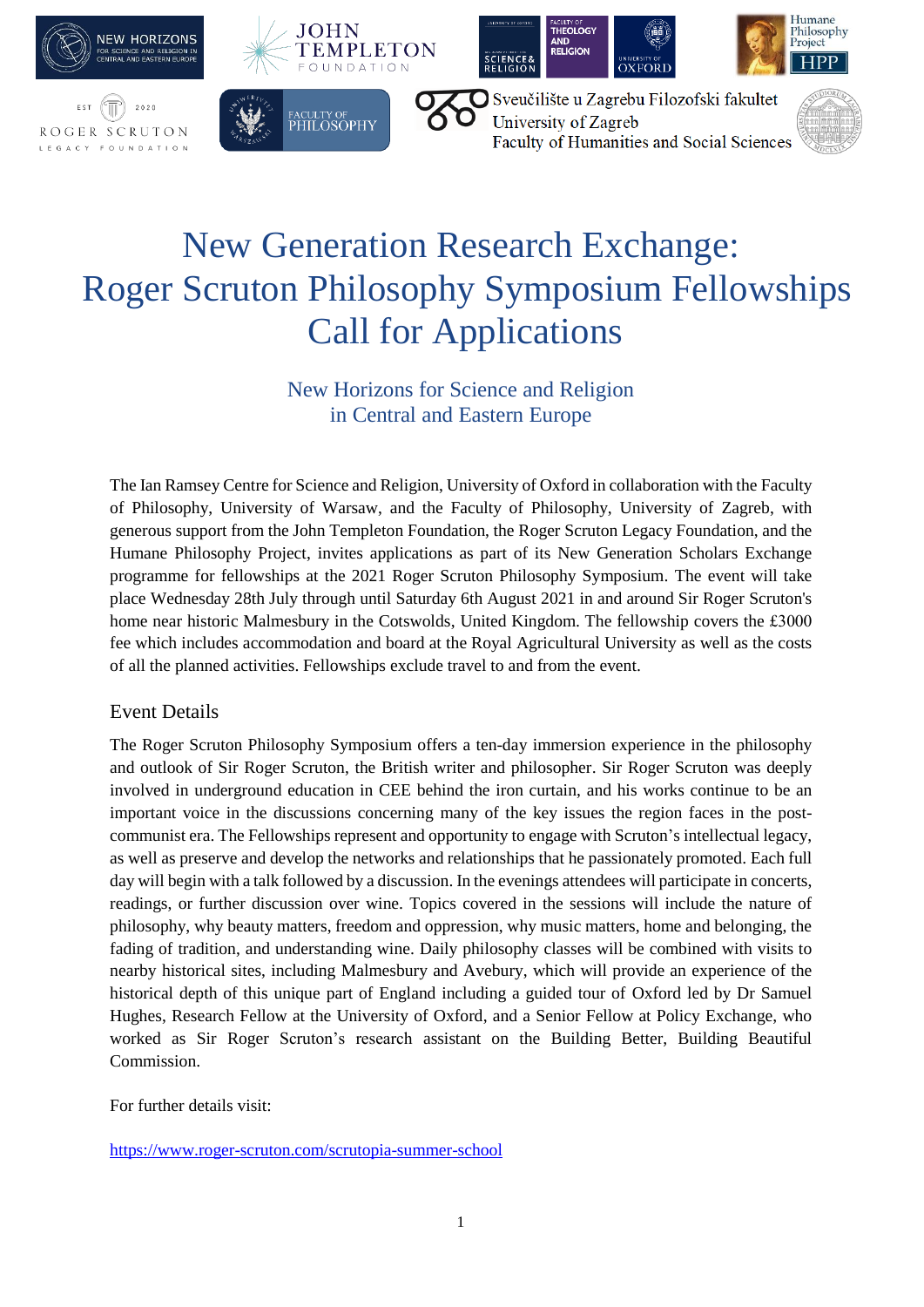## Eligibility

The Fellowships are intended to support students currently enrolled on degrees in Central and Eastern European higher education institutions, including universities, research academies and seminaries. The Fellowships are part of the 'New Horizons for Science and Religion in Central and Eastern Europe' project funded by the John Templeton Foundation so applications are especially encouraged from students working on topics that fall under the project themes, which are outlined below, but there are no disciplinary restrictions and applicants with academic backgrounds, which do not naturally support similar issues are also welcome.

For the purposes of the project, CEE is defined as: Albania, Armenia, Azerbaijan, Belarus, Bosnia and Herzegovina, Bulgaria, Croatia, Czechia, the former East Germany, Estonia, Georgia, Hungary, Kosovo, Latvia, Lithuania, Moldova, Montenegro, North Macedonia, Poland, Romania, Serbia, Slovakia, Slovenia and Ukraine.

The research themes supported under the 'New Horizons for Science and Religion in Central and Eastern Europe' project include research which engages with Big Questions at the intersection of science, theology and philosophy. Applications are encouraged from students whose interests fall within three broad themes: science and religion in the CEE context; reason and faith; and persons, mind and cosmos. Suitable topics include:

- The significance of theological traditions for our culture today;
- The relations of brains, minds and human persons;
- Whether the natural sciences can explain subjective experience;
- The relationship between science and religion;
- The place of values in the natural world;
- How the history of CEE has influenced views on science and religion;
- Free will and scientific determinism and/or divine foreknowledge;
- Empirical psychology and the second person perspective;
- Phenomenological approaches to religion;
- Understanding notions of God, good and evil in a scientific age.

For further example areas, applicants are strongly encouraged to visit the Ian Ramsey Centre's website where further areas of interest for the New Horizons for Science and Religion in Central and Eastern Europe project as a whole are listed:

<https://cee.ianramseycentre.info/research>